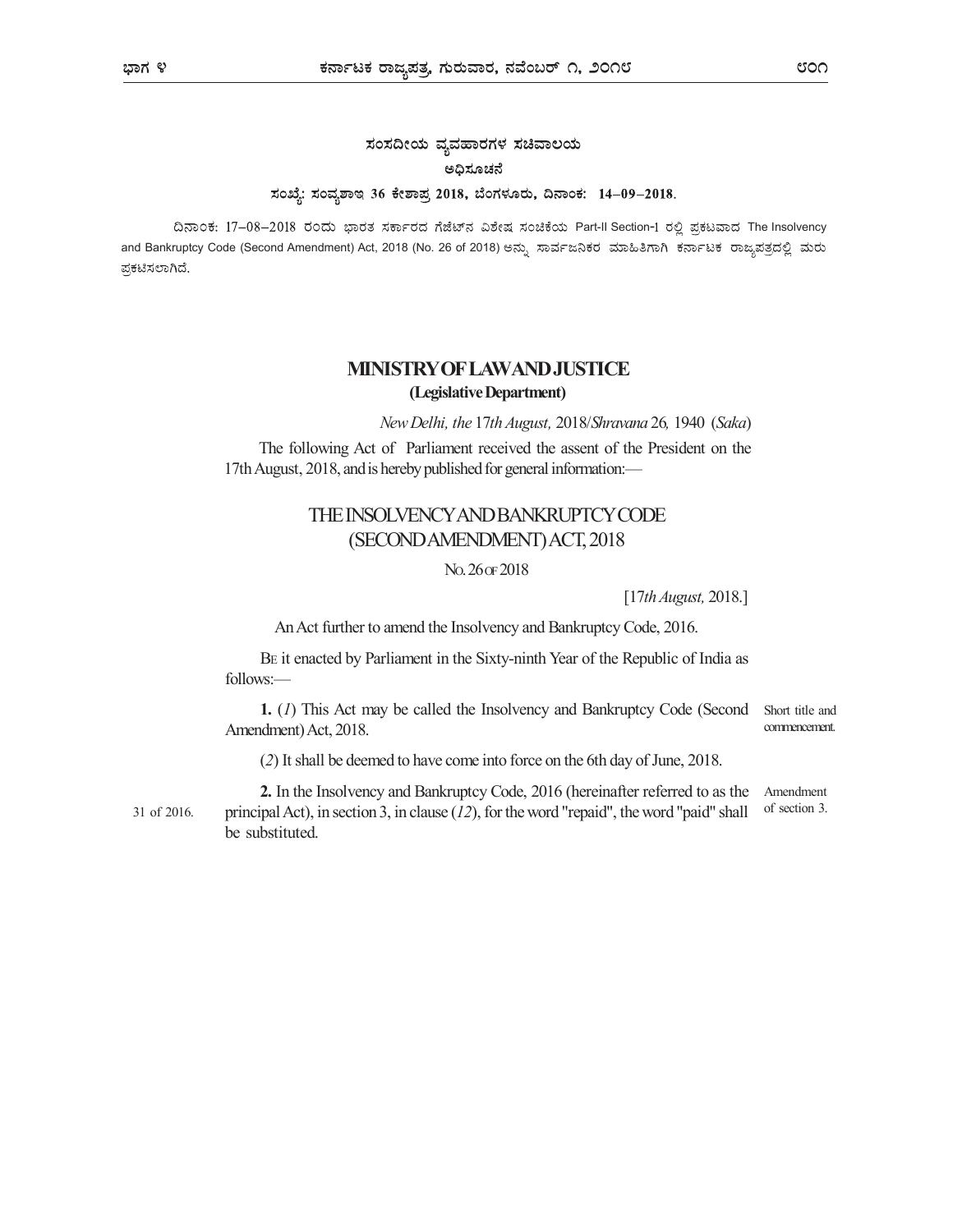of section 5.

Amendment 3. In section 5 of the principal Act,—

(*i*) after clause (5), the following clause shall be inserted, namely:—

'(5A) "corporate guarantor" means a corporate person who is the surety in a contract of guarantee to a corporate debtor;';

(ii) in clause  $(8)$ , in sub-clause  $(f)$ , the following *Explanation* shall be inserted, namely:—

'Explanation.—For the purposes of this sub-clause,—

(i) any amount raised from an allottee under a real estate project shall be deemed to be an amount having the commercial effect of a borrowing; and

(*ii*) the expressions, "allottee" and "real estate project" shall have the meanings respectively assigned to them in clauses (d) and (zn) of section 2 of the Real Estate (Regulation and Development) Act, 2016;';

16 of 2016.

(*iii*) in clause (12), the following proviso shall be inserted, namely:—

"Provided that where the interim resolution professional is not appointed in the order admitting application under section 7, 9 or section 10, the insolvency commencement date shall be the date on which such interim resolution professional is appointed by the Adjudicating Authority;";

 $(iv)$  in clause  $(21)$ , for the word "repayment", the word "payment" shall be substituted;

(v) after clause (24), the following clause shall be inserted, namely:—

'(24A) "related party", in relation to an individual, means—

 (a) a person who is a relative of the individual or a relative of the spouse of the individual;

(b) a partner of a limited liability partnership, or a limited liability partnership or a partnership firm, in which the individual is a partner;

 $(c)$  a person who is a trustee of a trust in which the beneficiary of the trust includes the individual, or the terms of the trust confers a power on the trustee which may be exercised for the benefit of the individual;

(d) a private company in which the individual is a director and holds along with his relatives, more than two per cent. of its share capital;

(e) a public company in which the individual is a director and holds along with relatives, more than two per cent. of its paid-up share capital;

(f) a body corporate whose board of directors, managing director or manager, in the ordinary course of business, acts on the advice, directions or instructions of the individual;

(g) a limited liability partnership or a partnership firm whose partners or employees in the ordinary course of business, act on the advice, directions or instructions of the individual;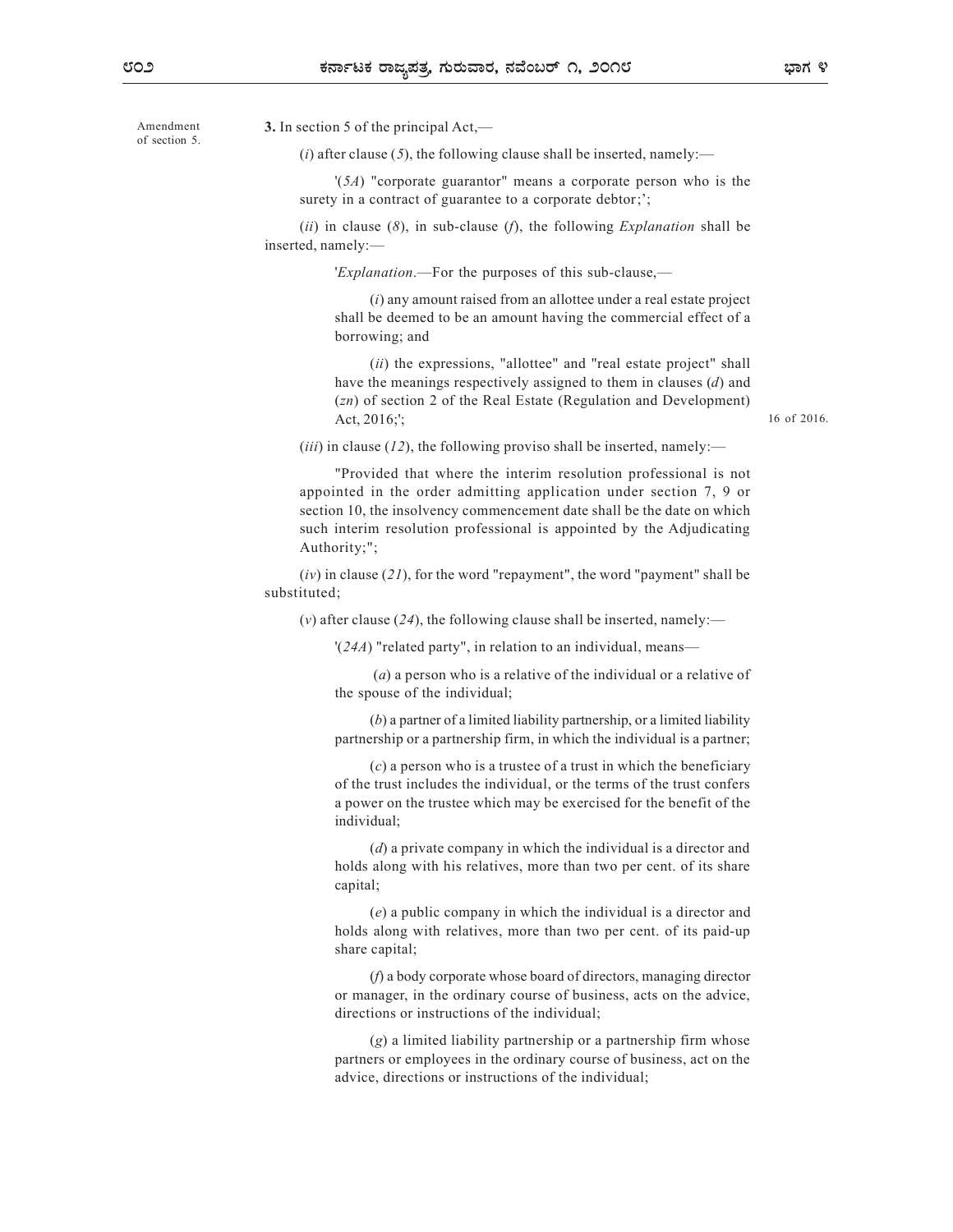(h) a person on whose advice, directions or instructions, the individual is accustomed to act;

 $(i)$  a company, where the individual or the individual along with its related party, own more than fifty per cent. of the share capital of the company or controls the appointment of the board of directors of the company.

Explanation.—For the purposes of this clause,—

(a) "relative", with reference to any person, means anyone who is related to another, in the following manner, namely:—

(i) members of a Hindu Undivided Family,

(ii) husband,

(iii) wife,

 $(iv)$  father,

 $(v)$  mother,

 $(vi)$  son,

(vii) daughter,

(viii) son's daughter and son,

(ix) daughter's daughter and son,

(x) grandson's daughter and son,

(xi) granddaughter's daughter and son,

(xii) brother,

(xiii) sister,

(xiv) brother's son and daughter,

(xv) sister's son and daughter,

(xvi) father's father and mother,

(xvii) mother's father and mother,

(xviii) father's brother and sister,

(xix) mother's brother and sister, and

(b) wherever the relation is that of a son, daughter, sister or brother, their spouses shall also be included;'.

4. In section 7 of the principal Act, in sub-section  $(1)$ , for the words "other financial creditors", the words "other financial creditors, or any other person on behalf of the financial creditor, as may be notified by the Central Government," shall be substituted. Amendment of section 7.

5. In section 8 of the principal Act,—

(a) in sub-section  $(2)$ ,—

(i) in clause (a), for the words "if any, and", the words "if any, or" shall be substituted;

 $(ii)$  in clause  $(b)$ , for the word "repayment", the word "payment" shall be substituted;

Amendment of section 8.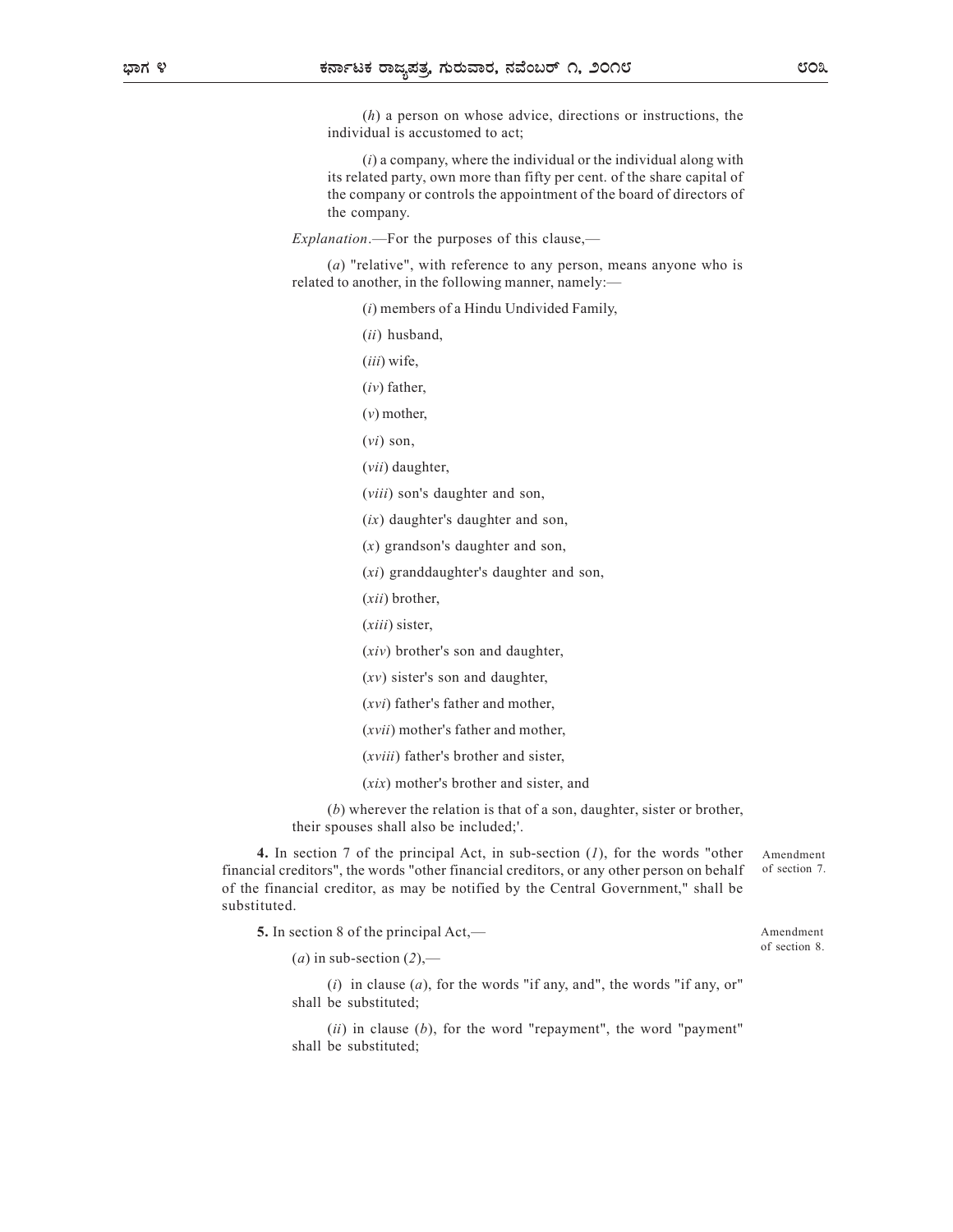(b) in the Explanation, for the word "repayment", the word "payment" shall be substituted.

Amendment  $\bullet$ . In section 9 of the principal Act,—

(a) in sub-section  $(3)$ ,—

(i) in clause  $(c)$ , for the words "by the corporate debtor; and", the words "by the corporate debtor, if available;" shall be substituted;

(ii) for clause  $(d)$ , the following clauses shall be substituted, namely:—

 $\mathcal{H}(d)$  a copy of any record with information utility confirming that there is no payment of an unpaid operational debt by the corporate debtor, if available; and

(e) any other proof confirming that there is no payment of an unpaid operational debt by the corporate debtor or such other information, as may be prescribed.";

(b) in sub-section  $(5)$ ,—

 $(A)$  in clause (i), in sub-clause (b), for the word "repayment", the word "payment" shall be substituted;

 $(B)$  in clause  $(ii)$ , in sub-clause  $(b)$ , for the word "repayment", the word "payment" shall be substituted.

of section 10.

Amendment 7. In section 10 of the principal Act,—

(a) for sub-section  $(3)$ , the following sub-section shall be substituted, namely:—

"(3) The corporate applicant shall, along with the application, furnish—

(a) the information relating to its books of account and such other documents for such period as may be specified;

(b) the information relating to the resolution professional proposed to be appointed as an interim resolution professional; and

 $(c)$  the special resolution passed by shareholders of the corporate debtor or the resolution passed by at least three-fourth of the total number of partners of the corporate debtor, as the case may be, approving filing of the application.";

(b) in sub-section  $(4)$ ,—

 $(i)$  in clause  $(a)$ , after the words "if it is complete", the words "and no disciplinary proceeding is pending against the proposed resolution professional" shall be inserted;

 $(ii)$  in clause  $(b)$ , after the words "if it is incomplete", the words "or any disciplinary proceeding is pending against the proposed resolution professional" shall be inserted.

Amendment 8. In section 12 of the principal Act, in sub-section (2), for the word of section 12. "seventy-five", the word "sixty-six" shall be substituted.

section 12A. namely:-

7, 9 or 10.

Insertion of new 9. After section 12 of the principal Act, the following section shall be inserted, namely:—

Withdrawal of Table 12A. The Adjudicating Authority may allow the withdrawal of application application admitted under section 7 or section 9 or section 10, on an application made by admitted<br>the applicant with the approval of ninety per cent. voting share of the committee of creditors, in such manner as may be specified.". under section the applicant with the apploval

of section 9.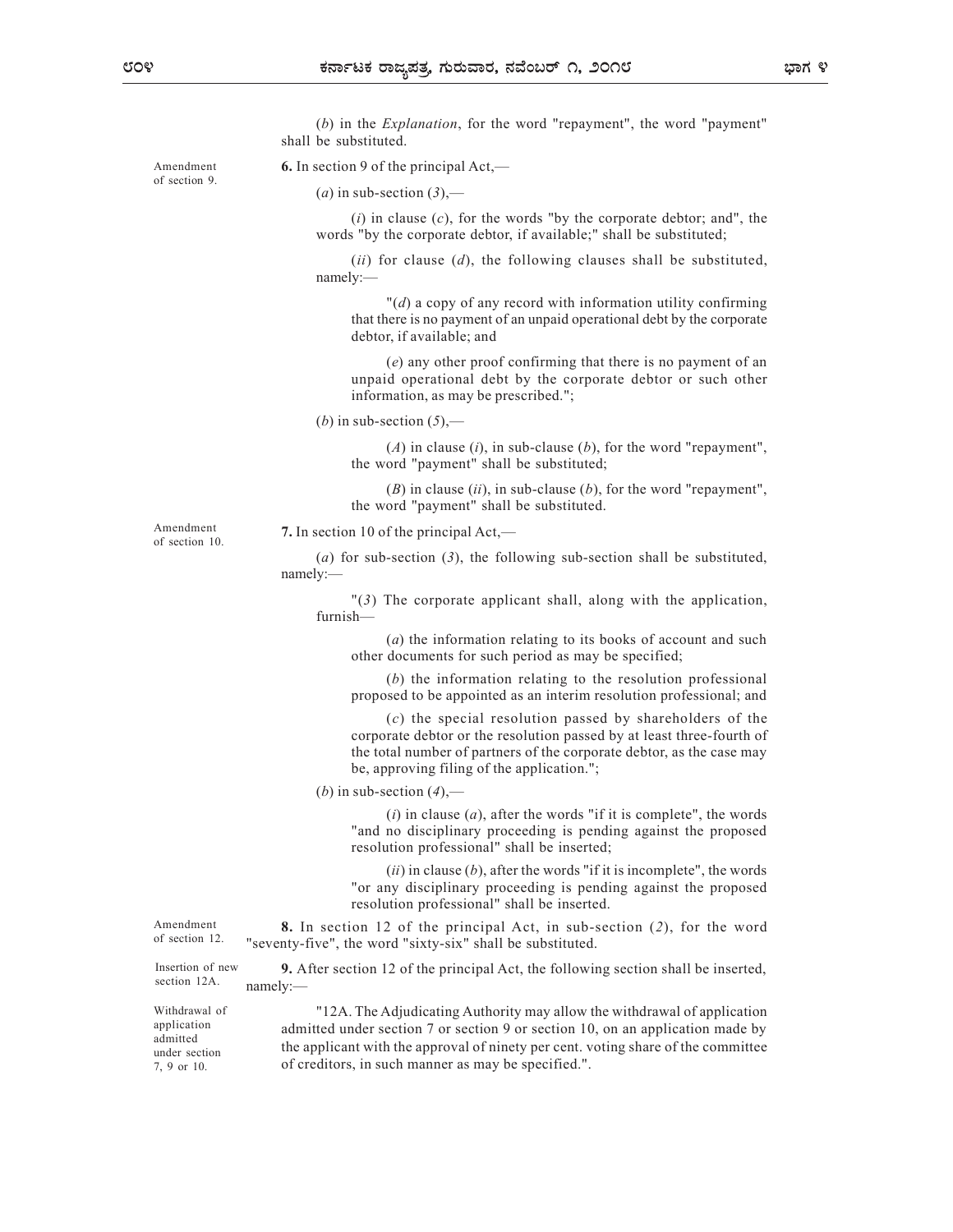10. In section 14 of the principal Act, for sub-section (3), the following sub-section shall be substituted, namely:— Amendment of section 14.

"(3) The provisions of sub-section (1) shall not apply to—

(a) such transaction as may be notified by the Central Government in consultation with any financial regulator;

(b) a surety in a contract of guarantee to a corporate debtor.".

11. In section 15 of the principal Act, in sub-section  $(l)$ , in clause  $(c)$ , for the word "claims", the words "claims, as may be specified" shall be substituted. Amendment of section 15.

12. In section 16 of the principal Act, in sub-section  $(5)$ , for the words "shall not exceed thirty days from date of his appointment", the words and figures "shall continue till the date of appointment of the resolution professional under section 22" shall be substituted. Amendment of section 16.

13. In section 17 of the principal Act, in sub-section  $(2)$ ,— Amendment

 $(i)$  in clause  $(d)$ , for the words "may be specified.", the words "may be specified; and" shall be substituted;

(*ii*) after clause (*d*), the following clause shall be inserted, namely:—

 $\theta$  be responsible for complying with the requirements under any law for the time being in force on behalf of the corporate debtor.".

14. In section 18 of the principal Act, in the Explanation, for the word "sub-section", the word "section" shall be substituted.

15. In section 21 of the principal Act,—

 $(i)$  in sub-section  $(2)$ ,—

(a) in the proviso, for the words "related party to whom a corporate debtor owes a financial debt", the words, brackets, figures and letter "financial creditor or the authorised representative of the financial creditor referred to in sub-section (6) or sub-section (6A) or sub-section (5) of section 24, if it is a related party of the corporate debtor," shall be substituted;

 $(b)$  after the proviso, the following proviso shall be inserted, namely:—

"Provided further that the first proviso shall not apply to a financial creditor, regulated by a financial sector regulator, if it is a related party of the corporate debtor solely on account of conversion or substitution of debt into equity shares or instruments convertible into equity shares, prior to the insolvency commencement date.";

 $(ii)$  in sub-section (3), for the word "Where", the words, brackets, figures and letter "Subject to sub-sections  $(6)$  and  $(6A)$ , where" shall be substituted;

 $(iii)$  in sub-section  $(6)$ , in the opening portion, the words "or issued as securities" shall be omitted;

 $(iv)$  after sub-section  $(6)$ , the following sub-sections shall be inserted, namely:—

"(6A) Where a financial debt—

(a) is in the form of securities or deposits and the terms of the financial debt provide for appointment of a trustee or agent to act as authorised representative for all the financial creditors, such trustee or agent shall act on behalf of such financial creditors;

of section 18. Amendment

Amendment

of section 17.

of section 21.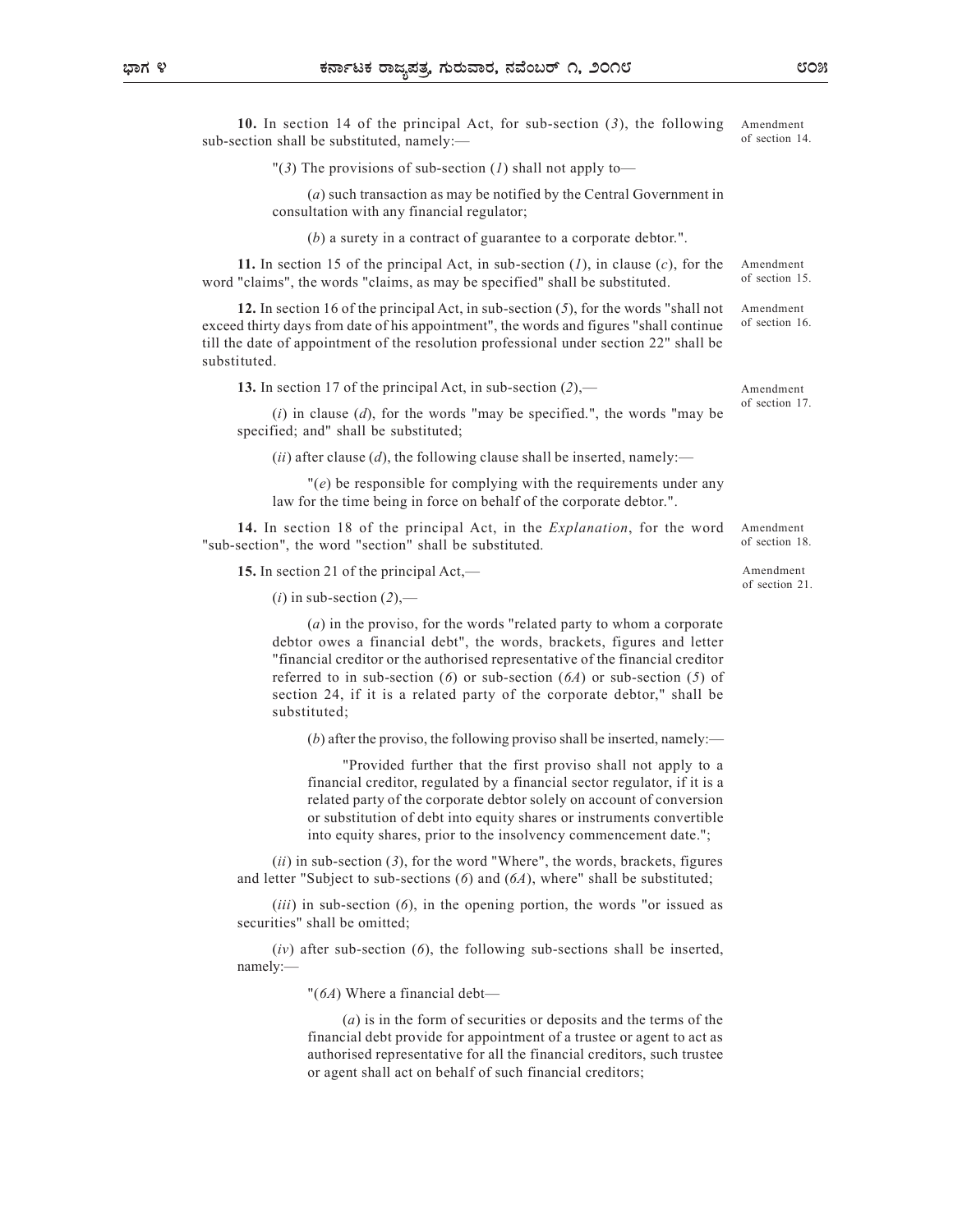(b) is owed to a class of creditors exceeding the number as may be specified, other than the creditors covered under clause (a) or sub-section (6), the interim resolution professional shall make an application to the Adjudicating Authority along with the list of all financial creditors, containing the name of an insolvency professional, other than the interim resolution professional, to act as their authorised representative who shall be appointed by the Adjudicating Authority prior to the first meeting of the committee of creditors;

(c) is represented by a guardian, executor or administrator, such person shall act as authorised representative on behalf of such financial creditors,

and such authorised representative under clause  $(a)$  or clause  $(b)$  or clause  $(c)$  shall attend the meetings of the committee of creditors, and vote on behalf of each financial creditor to the extent of his voting share.

(6B) The remuneration payable to the authorised representative—

(i) under clauses (a) and (c) of sub-section  $(6A)$ , if any, shall be as per the terms of the financial debt or the relevant documentation; and

(*ii*) under clause (*b*) of sub-section ( $6A$ ) shall be as specified which shall form part of the insolvency resolution process costs.";

(v) for sub-sections (7) and (8), the following sub-sections shall be substituted, namely:—

"(7) The Board may specify the manner of voting and the determining of the voting share in respect of financial debts covered under sub-sections  $(6)$  and  $(6A)$ .

(8) Save as otherwise provided in this Code, all decisions of the committee of creditors shall be taken by a vote of not less than fifty-one per cent. of voting share of the financial creditors:

Provided that where a corporate debtor does not have any financial creditors, the committee of creditors shall be constituted and shall comprise of such persons to exercise such functions in such manner as may be specified.".

Amendment of  $16$ . In section 22 of the principal Act,—

(a) in sub-section  $(2)$ , for the word, "seventy-five", the word "sixty-six" shall be substituted;

(b) in sub-section  $(3)$ ,—

 $(i)$  in clause  $(a)$ , after the words "resolution professional", the words "subject to a written consent from the interim resolution professional in the specified form" shall be inserted;

 $(ii)$  in clause  $(b)$ , after the words "appointment of the proposed resolution professional", the words "along with a written consent from the proposed resolution professional in the specified form" shall be inserted.

Amendment **17.** In section 23 of the principal Act, in sub-section  $(I)$ , the following proviso shall be inserted, namely:—

> "Provided that the resolution professional shall, if the resolution plan under sub-section  $(6)$  of section 30 has been submitted, continue to manage the

section 22.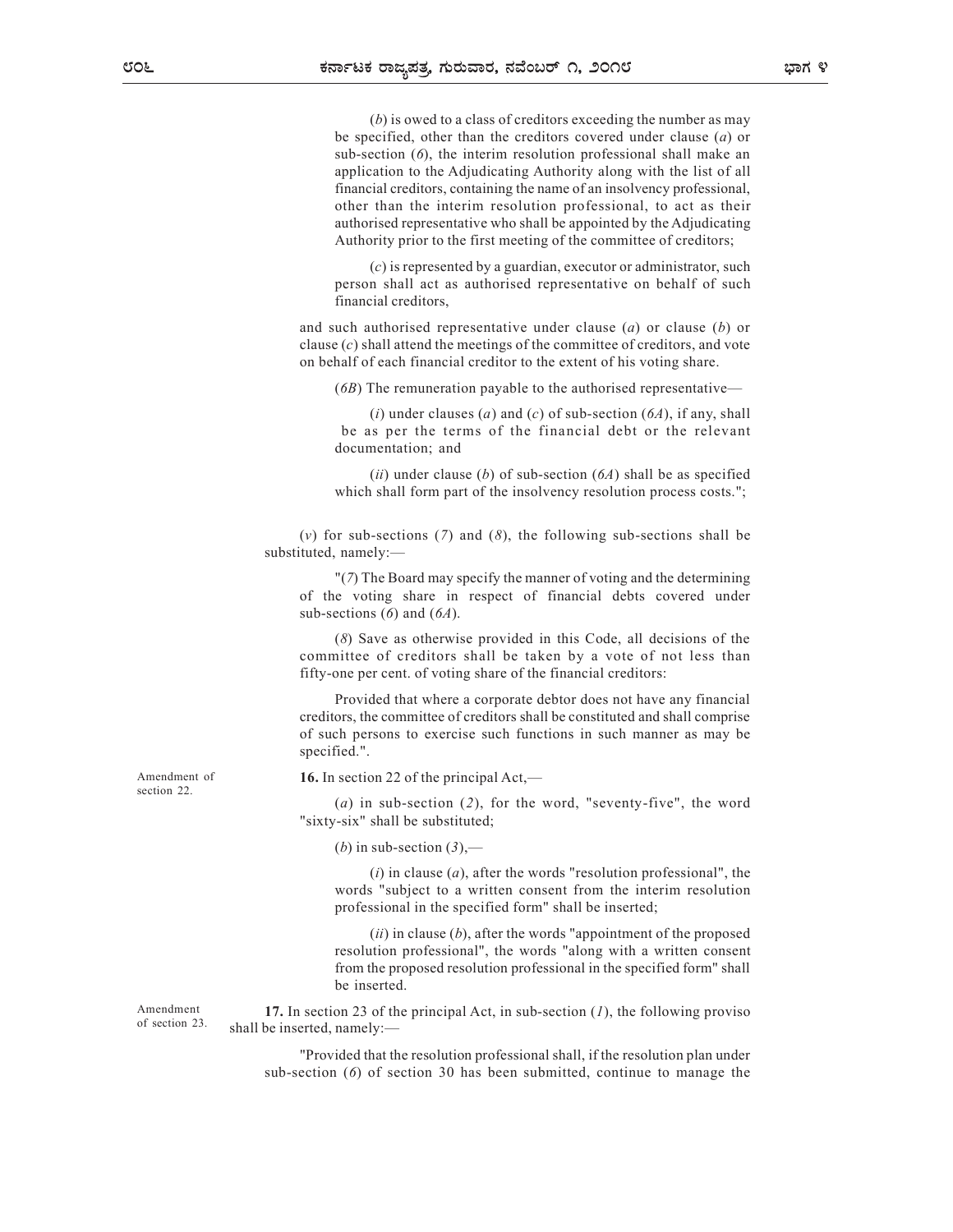operations of the corporate debtor after the expiry of the corporate insolvency resolution process period until an order is passed by the Adjudicating Authority under section 31.".

18. In section 24 of the principal Act,—

 $(i)$  in sub-section (3), in clause (a), for the words "Committee of creditors", the words, brackets, figures and letter "committee of creditors, including the authorised representatives referred to in sub-sections  $(6)$  and  $(6A)$  of section 21 and sub-section  $(5)$ " shall be substituted;

(ii) in sub-section  $(5)$ , for the words "Any creditor", the words, brackets, figures and letters "Subject to sub-sections  $(6)$ ,  $(6A)$  and  $(6B)$  of section 21, any creditor" shall be substituted.

19. After section 25 of the principal Act, the following section shall be inserted, namely:-—

'25A. (1) The authorised representative under sub-section (6) or sub-section  $(6A)$  of section 21 or sub-section (5) of section 24 shall have the right to participate and vote in meetings of the committee of creditors on behalf of the financial creditor he represents in accordance with the prior voting instructions of such creditors obtained through physical or electronic means.

(2) It shall be the duty of the authorised representative to circulate the agenda and minutes of the meeting of the committee of creditors to the financial creditor he represents.

 (3) The authorised representative shall not act against the interest of the financial creditor he represents and shall always act in accordance with their prior instructions:

Provided that if the authorised representative represents several financial creditors, then he shall cast his vote in respect of each financial creditor in accordance with instructions received from each financial creditor, to the extent of his voting share:

Provided further that if any financial creditor does not give prior instructions through physical or electronic means, the authorised representative shall abstain from voting on behalf of such creditor.

 (4) The authorised representative shall file with the committee of creditors any instructions received by way of physical or electronic means, from the financial creditor he represents, for voting in accordance therewith, to ensure that the appropriate voting instructions of the financial creditor he represents is correctly recorded by the interim resolution professional or resolution professional, as the case may be.

Explanation.—For the purposes of this section, the "electronic means" shall be such as may be specified.'.

20. In section 27 of the principal Act, for sub-section (2), the following sub-section shall be substituted, namely:—

"(2) The committee of creditors may, at a meeting, by a vote of sixty-six per cent. of voting shares, resolve to replace the resolution professional appointed under section 22 with another resolution professional, subject to a written consent from the proposed resolution professional in the specified form.".

21. In section 28 of the principal Act, in sub-section (3), for the word, "seventy-five", the word "sixty-six" shall be substituted.

Amendment of section 28.

Amendment of section 27.

Insertion of new section 25A. Rights and duties of authorised representative of financial creditors.

Amendment of section 24.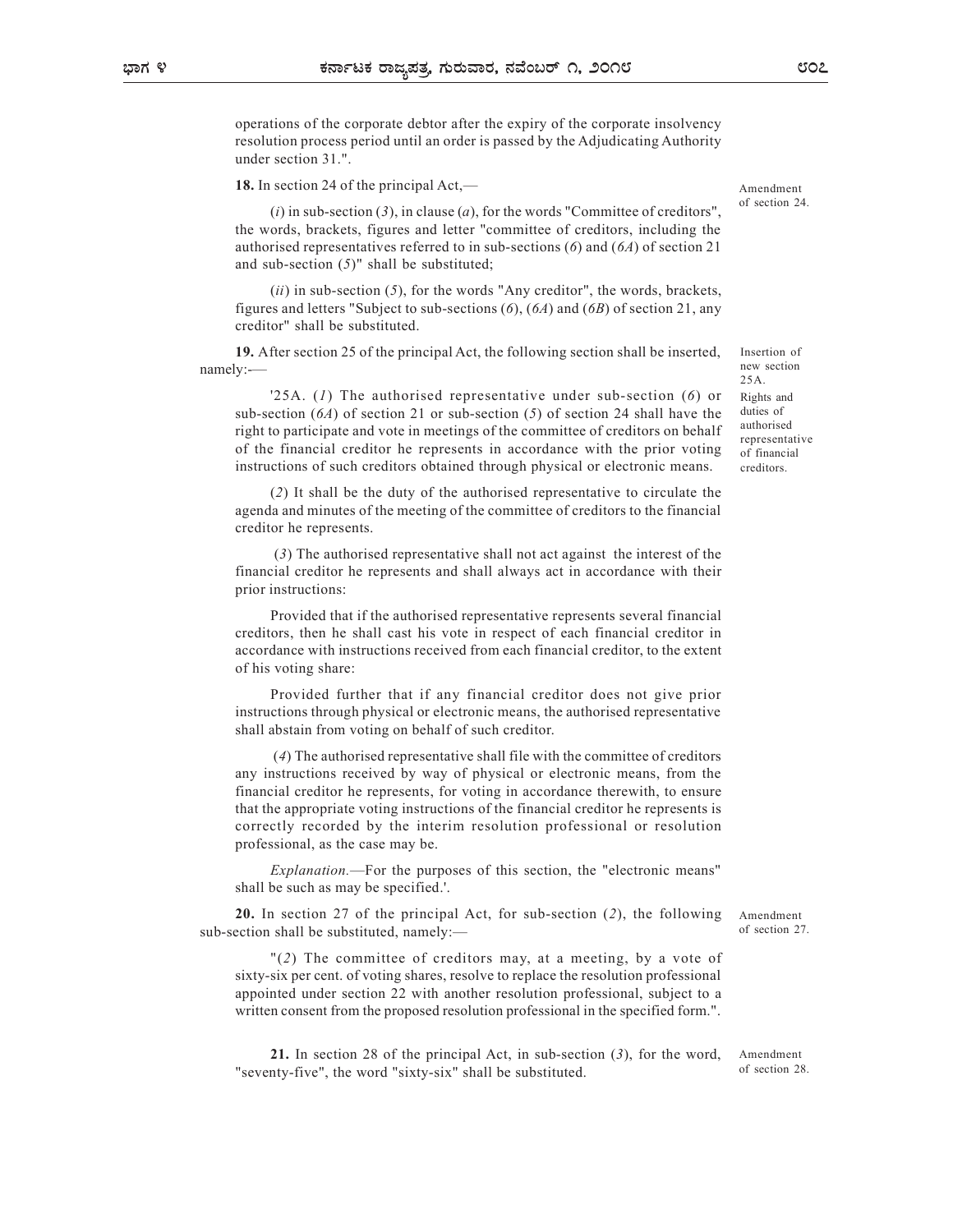of section 29A.

### Amendment 22. In section 29A of the principal  $Act$ ,  $-$

 $(i)$  in clause  $(c)$ ,—

(A) for the words "has an account,", the words "at the time of submission of the resolution plan has an account," shall be substituted;

(B) after the words and figures "the Banking Regulation Act, 1949", the words "or the guidelines of a financial sector regulator issued under any other law for the time being in force," shall be inserted;

10 of 1949.

 $(C)$  after the proviso, the following shall be inserted, namely:—

'Provided further that nothing in this clause shall apply to a resolution applicant where such applicant is a financial entity and is not a related party to the corporate debtor.

Explanation I.—For the purposes of this proviso, the expression "related party" shall not include a financial entity, regulated by a financial sector regulator, if it is a financial creditor of the corporate debtor and is a related party of the corporate debtor solely on account of conversion or substitution of debt into equity shares or instruments convertible into equity shares, prior to the insolvency commencement date.

Explanation II.—For the purposes of this clause, where a resolution applicant has an account, or an account of a corporate debtor under the management or control of such person or of whom such person is a promoter, classified as non-performing asset and such account was acquired pursuant to a prior resolution plan approved under this Code, then, the provisions of this clause shall not apply to such resolution applicant for a period of three years from the date of approval of such resolution plan by the Adjudicating Authority under this Code;';

(ii) for clause (d), the following clause shall be substituted, namely:—

 $\mathcal{H}(d)$  has been convicted for any offence punishable with imprisonment—

(i) for two years or more under any Act specified under the Twelfth Schedule; or

(*ii*) for seven years or more under any other law for the time being in force:

Provided that this clause shall not apply to a person after the expiry of a period of two years from the date of his release from imprisonment:

Provided further that this clause shall not apply in relation to a connected person referred to in clause *(iii)* of *Explanation* I;";

 $(iii)$  in clause  $(e)$ , the following proviso shall be inserted, namely:—

"Provided that this clause shall not apply in relation to a connected person referred to in clause (iii) of Explanation I;";

 $(iv)$  in clause  $(g)$ , the following proviso shall be inserted, namely:—

"Provided that this clause shall not apply if a preferential transaction, undervalued transaction, extortionate credit transaction or fraudulent transaction has taken place prior to the acquisition of the corporate debtor by the resolution applicant pursuant to a resolution plan approved under this Code or pursuant to a scheme or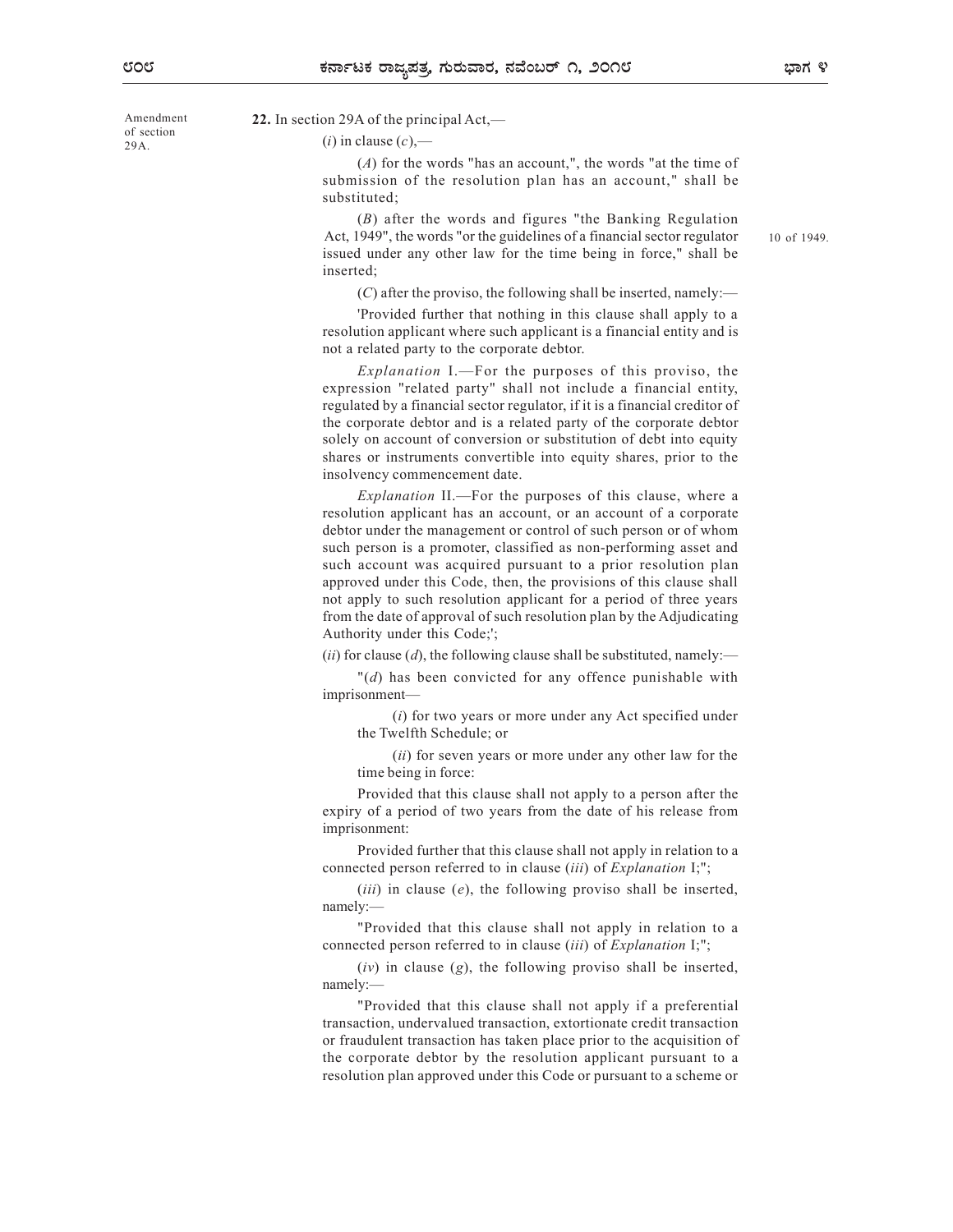plan approved by a financial sector regulator or a court, and such resolution applicant has not otherwise contributed to the preferential transaction, undervalued transaction, extortionate credit transaction or fraudulent transaction;";

 $(v)$  in clause  $(h)$ ,—

(A) for the words "an enforceable guarantee", the words "a guarantee" shall be substituted;

(B) after the words "under this Code", the words "and such guarantee has been invoked by the creditor and remains unpaid in full or part" shall be inserted;

 $(vi)$  in clause  $(i)$ , for the words "has been", the word "is" shall be substituted;

(*vii*) the *Explanation* occurring after clause (*j*) shall be numbered as Explanation I, and in Explanation I as so numbered, for the proviso, the following provisos shall be substituted, namely:—

'Provided that nothing in clause (iii) of Explanation I shall apply to a resolution applicant where such applicant is a financial entity and is not a related party of the corporate debtor:

Provided further that the expression "related party" shall not include a financial entity, regulated by a financial sector regulator, if it is a financial creditor of the corporate debtor and is a related party of the corporate debtor solely on account of conversion or substitution of debt into equity shares or instruments convertible into equity shares, prior to the insolvency commencement date;';

(viii) after Explanation I as so numbered, the following Explanation shall be inserted, namely:—

'Explanation II.—For the purposes of this section, "financial entity" shall mean the following entities which meet such criteria or conditions as the Central Government may, in consultation with the financial sector regulator, notify in this behalf, namely:—

(a) a scheduled bank;

(b) any entity regulated by a foreign central bank or a securities market regulator or other financial sector regulator of a jurisdiction outside India which jurisdiction is compliant with the Financial Action Task Force Standards and is a signatory to the International Organisation of Securities Commissions Multilateral Memorandum of Understanding;

(c) any investment vehicle, registered foreign institutional investor, registered foreign portfolio investor or a foreign venture capital investor, where the terms shall have the meaning assigned to them in regulation 2 of the Foreign Exchange Management (Transfer or Issue of Security by a Person Resident Outside India) Regulations, 2017 made under the Foreign Exchange Management Act, 1999;

(d) an asset reconstruction company registered with the Reserve Bank of India under section 3 of the Securitisation and Reconstruction of Financial Assets and Enforcement of Security Interest Act, 2002;

(e) an Alternate Investment Fund registered with the Securities and Exchange Board of India;

(f) such categories of persons as may be notified by the Central Government.'.

42 of 1999.

54 of 2002.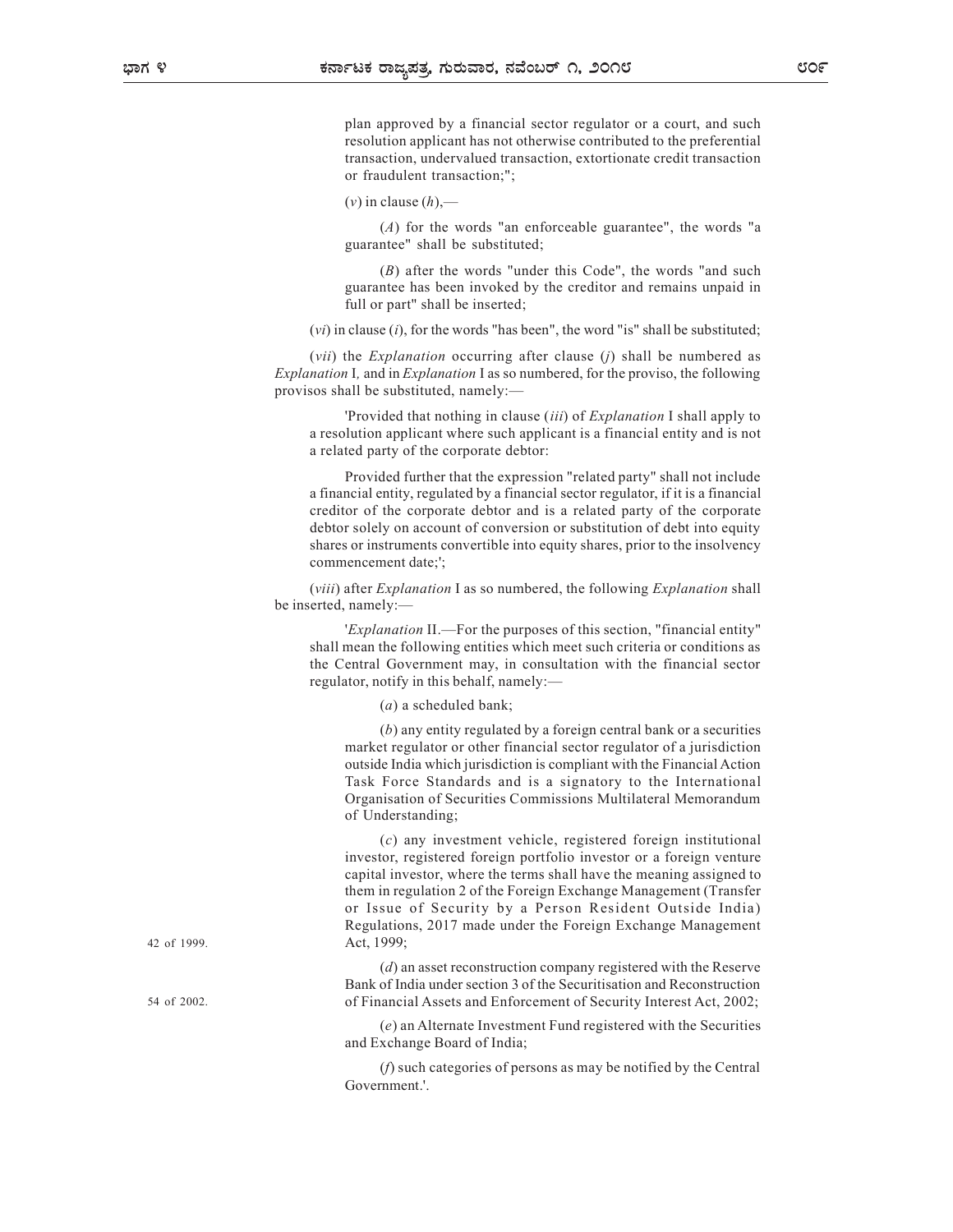of section 30.

Amendment **23.** In section 30 of the principal  $Act$ ,—

 $(i)$  in sub-section  $(I)$ , after the words "resolution plan", the words, figures and letter "along with an affidavit stating that he is eligible under section 29A" shall be inserted;

 $(ii)$  in sub-section  $(2)$ ,—

 $(A)$  in clauses  $(a)$  and  $(b)$ , for the word "repayment" at both the places where it occurs, the word "payment" shall be substituted;

 $(B)$  after clause  $(f)$ , the following *Explanation* shall be inserted, namely:—

"Explanation.—For the purposes of clause  $(e)$ , if any approval of shareholders is required under the Companies Act, 2013 or any other law for the time being in force for the implementation of actions under the resolution plan, such approval shall be deemed to have been given and it shall not be a contravention of that Act or law.";

 $(iii)$  in sub-section  $(4)$ ,—

(a) for the word "seventy-five", the word "sixty-six" shall be substituted;

(b) after the third proviso, the following proviso shall be inserted, namely:—

"Provided also that the eligibility criteria in section 29A as amended by the Insolvency and Bankruptcy Code (Amendment) Ordinance, 2018 shall apply to the resolution applicant who has not submitted resolution plan as on the date of commencement of the Insolvency and Bankruptcy Code (Amendment) Ordinance, 2018.".

ord. 6 of 2018.

18 of 2013.

12 of 2003.

of section 31.

Amendment 24. In section 31 of the principal Act,—

(a) in sub-section (1), the following proviso shall be inserted, namely:—

"Provided that the Adjudicating Authority shall, before passing an order for approval of resolution plan under this sub-section, satisfy that the resolution plan has provisions for its effective implementation.";

(b) after sub-section  $(3)$ , the following sub-section shall be inserted namely:—

"(4) The resolution applicant shall, pursuant to the resolution plan approved under sub-section  $(I)$ , obtain the necessary approval required under any law for the time being in force within a period of one year from the date of approval of the resolution plan by the Adjudicating Authority under sub-section  $(I)$  or within such period as provided for in such law, whichever is later:

Provided that where the resolution plan contains a provision for combination, as referred to in section 5 of the Competition Act, 2002, the resolution applicant shall obtain the approval of the Competition Commission of India under that Act prior to the approval of such resolution plan by the committee of creditors.".

Amendment 25. In section 33 of the principal Act, in sub-section (2), after the words "decision of section 33. of the committee of creditors", the words "approved by not less than sixty-six per cent. of the voting share" shall be inserted.

ಭಾಗ ೪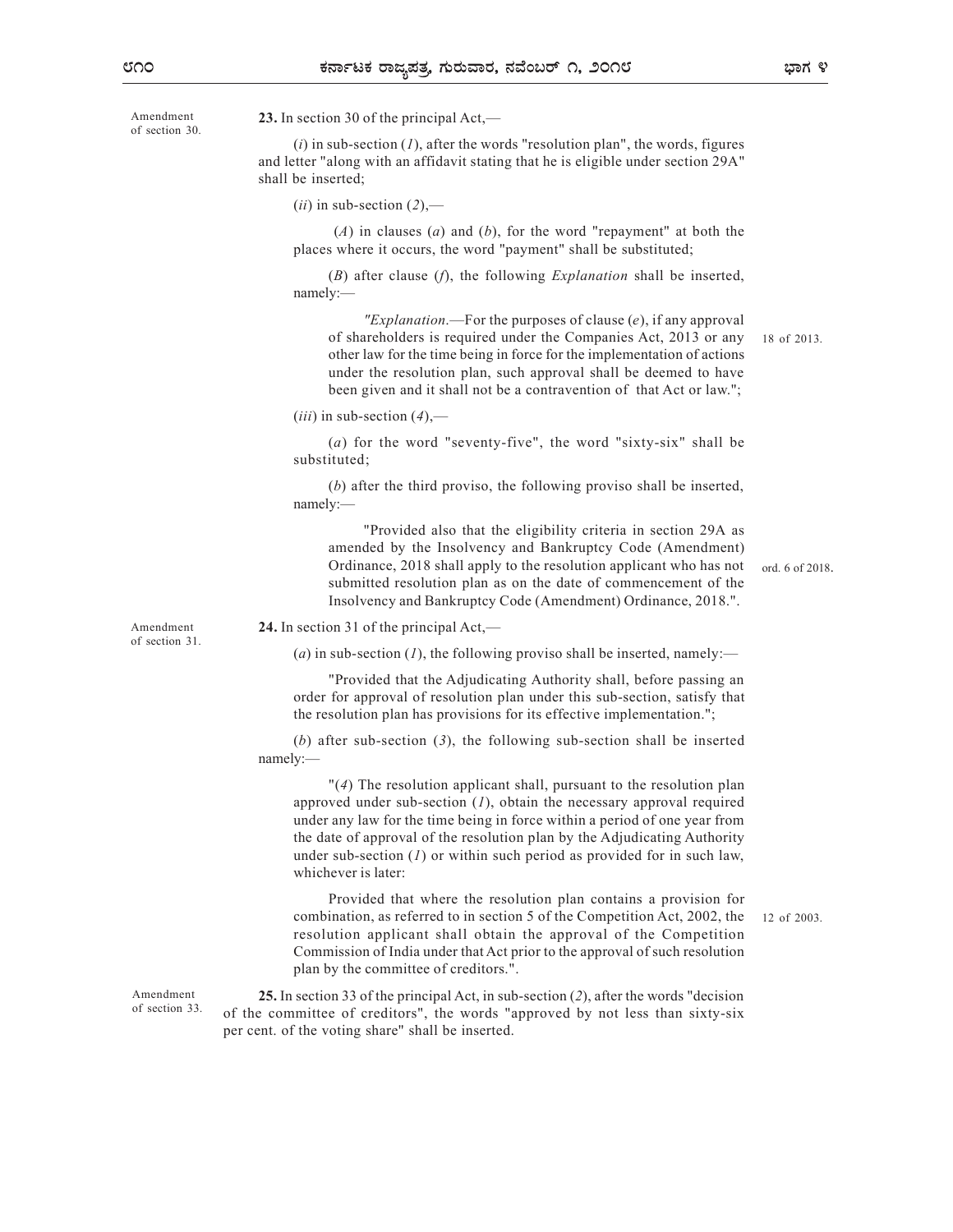26. In section 34 of the principal Act,—

(a) in sub-section  $(1)$ , for the words and figures "Chapter II shall", the words and figures "Chapter II shall, subject to submission of a written consent by the resolution professional to the Adjudicatory Authority in specified form," shall be substituted;

(*b*) in sub-section  $(4)$ ,—

 $(i)$  in clause  $(b)$ , for the words "in writing", the words "in writing; or" shall be substituted;

(*ii*) after clause (*b*), the following clause shall be inserted, namely:—

 $\Gamma(c)$  the resolution professional fails to submit written consent under sub-section  $(1)$ .";

(c) in sub-section (5), for the word, brackets and letter "clause  $(a)$ ", the words, brackets and letters "clauses  $(a)$  and  $(c)$ " shall be substituted;

(d) in sub-section  $(6)$ , after the words "another insolvency professional", the words "along with written consent from the insolvency professional in the specified form," shall be inserted.

27. In section 42 of the principal Act, after the words "of the liquidator", the words "accepting or" shall be inserted.

**28.** In section 45 of the principal Act, in sub-section  $(1)$ , the words and figures "of section 43" shall be omitted.

29. In section 60 of the principal Act,—

(a) in sub-section (2), for the words "bankruptcy of a personal guarantor of such corporate debtor", the words "liquidation or bankruptcy of a corporate guarantor or personal guarantor, as the case may be, of such corporate debtor" shall be substituted;

 $(b)$  in sub-section  $(3)$ , for the words "bankruptcy proceeding of a personal guarantor of the corporate debtor", the words "liquidation or bankruptcy proceeding of a corporate guarantor or personal guarantor, as the case may be, of the corporate debtor" shall be substituted.

30. In section 69 of the principal Act, for the words "On or after the insolvency commencement date, if", the word "If" shall be substituted.

31. In section 76 of the principal Act,—

(a) in the marginal heading, for the word "repayment", the word "payment" shall be substituted;

 $(b)$  in clause  $(a)$ , for the word "repayment", the word "payment" shall be substituted.

**32.** In section 196 of the principal Act, in sub-section  $(1)$ ,—

(*i*) after clause (*a*), the following clause shall be inserted namely:—

"(aa) promote the development of, and regulate, the working and practices of, insolvency professionals, insolvency professional agencies and information utilities and other institutions, in furtherance of the purposes of this Code;";

 $(ii)$  in clause  $(c)$ , for the words "for the registration", the words "for carrying out the purposes of this Code, including fee for registration and renewal" shall be substituted.

Amendment of section 69. Amendment of section 76.

Amendment of section 196.

೮೧೧

Amendment of section 34.

Amendment of section 60.

Amendment of section 42.

Amendment of section 45.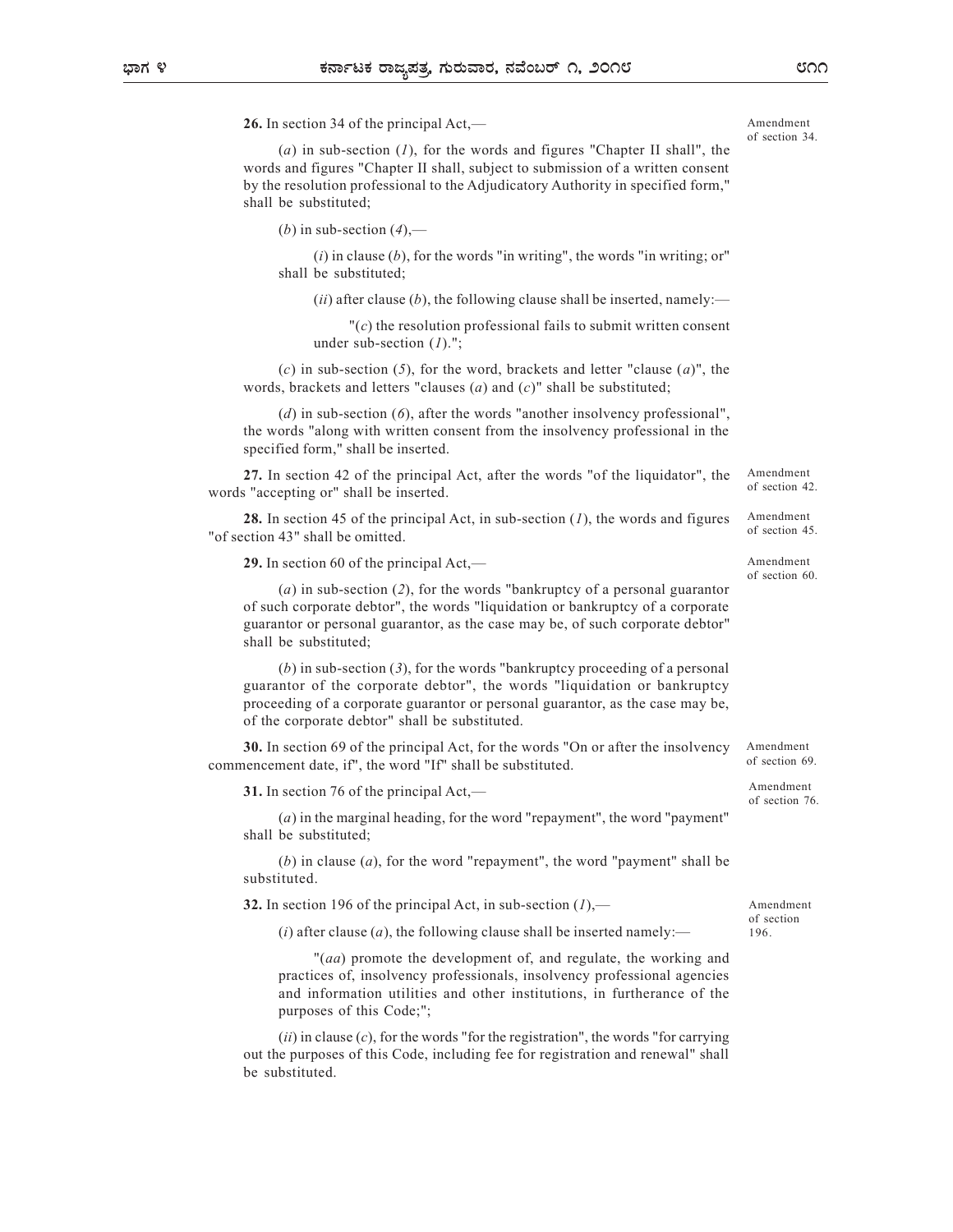| Amendment<br>of section<br>231.                                                 | 33. In section 231 of the principal Act, for the words "Adjudicating Authority" at<br>both the places where they occur, the words "Adjudicating Authority or the Board"<br>shall be substituted.                                                                                                  |             |
|---------------------------------------------------------------------------------|---------------------------------------------------------------------------------------------------------------------------------------------------------------------------------------------------------------------------------------------------------------------------------------------------|-------------|
| Insertion of<br>new section<br>238A.                                            | 34. After section 238 of the principal Act, the following section shall be inserted,<br>namely:                                                                                                                                                                                                   |             |
| Limitation.                                                                     | "238A. The provisions of the Limitation Act, 1963 shall, as far as may be,<br>apply to the proceedings or appeals before the Adjudicating Authority, the<br>National Company Law Appellate Tribunal, the Debt Recovery Tribunal or the<br>Debt Recovery Appellate Tribunal, as the case may be.". | 36 of 1963. |
| Amendment<br>of section<br>239.                                                 | 35. In section 239 of the principal Act, in sub-section (2), after clause (e), the<br>following clause shall be inserted, namely:-                                                                                                                                                                |             |
|                                                                                 | "(ea) other proof confirming that there is no payment of an unpaid<br>operational debt by the corporate debtor or such other information under<br>clause (e) of sub-section (3) of section 9;".                                                                                                   |             |
| Amendment<br>of section<br>240.                                                 | <b>36.</b> In section 240 of the principal Act, in sub-section $(2)$ ,—                                                                                                                                                                                                                           |             |
|                                                                                 | $(i)$ clause $(g)$ shall be omitted;                                                                                                                                                                                                                                                              |             |
|                                                                                 | $(ii)$ after clause $(j)$ , the following clause shall be inserted, namely:—                                                                                                                                                                                                                      |             |
|                                                                                 | "( <i>ja</i> ) the last date for submission of claims under clause ( <i>c</i> ) of<br>sub-section $(I)$ of section 15;";                                                                                                                                                                          |             |
|                                                                                 | ( <i>iii</i> ) after clause $(n)$ , the following clauses shall be inserted, namely:—                                                                                                                                                                                                             |             |
|                                                                                 | " $(na)$ the number of creditors within a class of creditors under<br>clause (b) of sub-section $(6A)$ of section 21;                                                                                                                                                                             |             |
|                                                                                 | $(nb)$ the remuneration payable to authorised representative under<br>clause (ii) of the proviso to sub-section $(6B)$ of section 21;                                                                                                                                                             |             |
|                                                                                 | $(nc)$ the manner of voting and determining the voting share in respect<br>of financial debts under sub-section $(7)$ of section 21;".                                                                                                                                                            |             |
| Insertion of<br>new section<br>240A.                                            | 37. After section 240 of the principal Act, the following section shall be inserted,<br>namely:                                                                                                                                                                                                   |             |
| Application<br>of this Code<br>to micro,<br>small and<br>medium<br>enterprises. | '240A. (1) Notwithstanding anything to the contrary contained in this Code,<br>the provisions of clauses $(c)$ and $(h)$ of section 29A shall not apply to the<br>resolution applicant in respect of corporate insolvency resolution process of<br>any micro, small and medium enterprises.       |             |
|                                                                                 | (2) Subject to sub-section $(I)$ , the Central Government may, in the public<br>interest, by notification, direct that any of the provisions of this Code shall—                                                                                                                                  |             |
|                                                                                 | (a) not apply to micro, small and medium enterprises; or                                                                                                                                                                                                                                          |             |
|                                                                                 | (b) apply to micro, small and medium enterprises, with such<br>modifications as may be specified in the notification.                                                                                                                                                                             |             |
|                                                                                 | (3) A draft of every notification proposed to be issued under<br>sub-section (2), shall be laid before each House of Parliament, while it is in<br>session, for a total period of thirty days which may be comprised in one session<br>or in two or more successive sessions.                     |             |
|                                                                                 | (4) If both Houses agree in disapproving the issue of notification or both<br>Houses agree in making any modification in the notification, the notification<br>shall not be issued or shall be issued only in such modified form as may be<br>agreed upon by both the Houses, as the case may be. |             |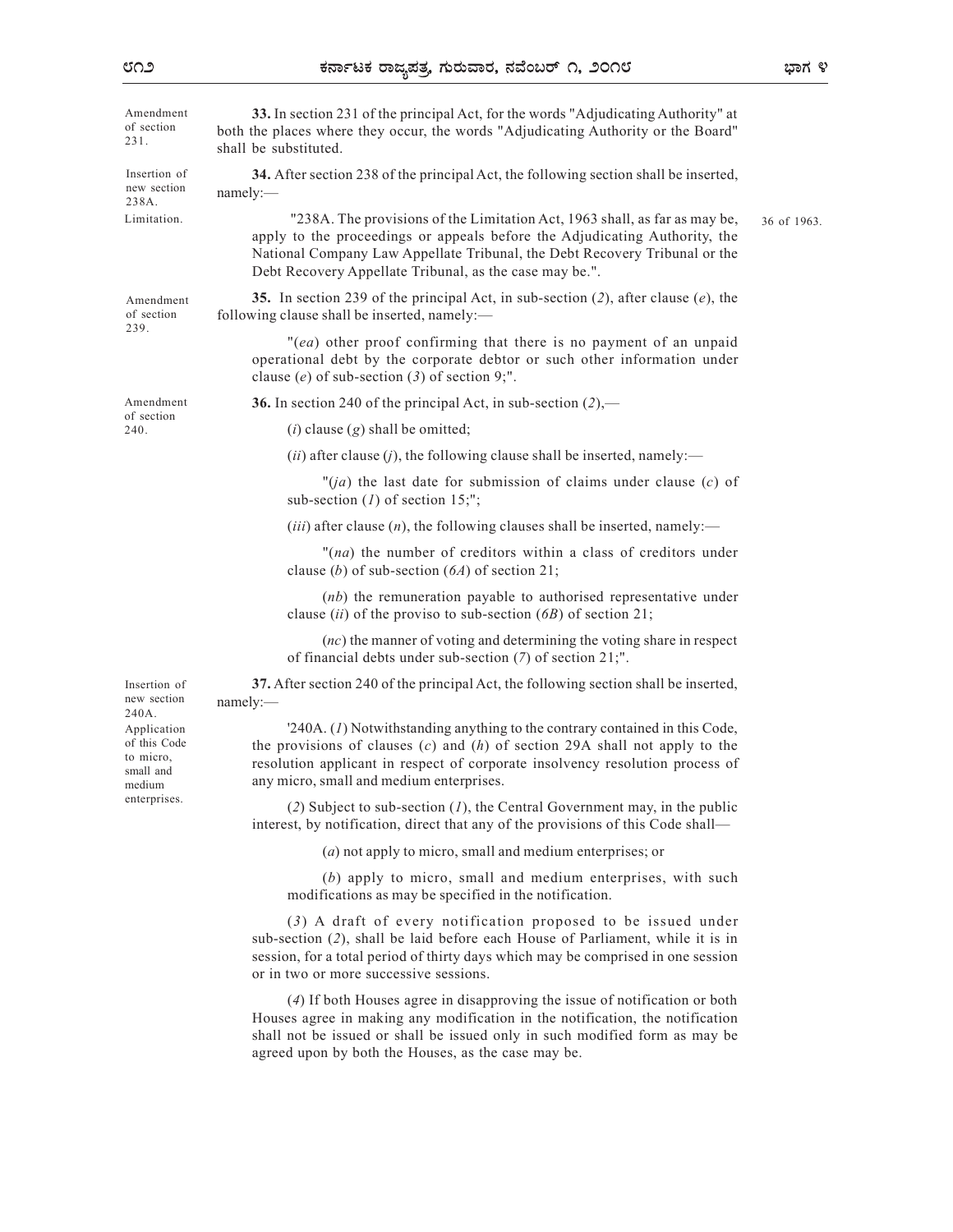27 of 2006.

(5) The period of thirty days referred to in sub-section (3) shall not include any period during which the House referred to in sub-section (4) is prorogued or adjourned for more than four consecutive days.

(6) Every notification issued under this section shall be laid, as soon as may be after it is issued, before each House of Parliament.

Explanation.—For the purposes of this section, the expression "micro, small and medium enterprises" means any class or classes of enterprises classified as such under sub-section  $(1)$  of section 7 of the Micro, Small and Medium Enterprises Development Act, 2006.'.

38. After the Eleventh Schedule to the principal Act, the following Schedule shall be inserted, namely:—

Insertion of new Schedule.

#### "THE TWELFTH SCHEDULE

[See clause (d) of section 29A]

#### ACTS FOR THE PURPOSES OF CLAUSE (d) OF SECTION 29A

(1) The Foreign Trade (Development and Regulation) Act, 1922 (22 of 1922);

- (2) The Reserve Bank of India Act, 1934 (2 of 1934);
- (3) The Central Excise Act, 1944 (1 of 1944);

(4) The Prevention of Food Adulteration Act, 1954 (37 of 1954);

(5) The Essential Commodities Act, 1955 (10 of 1955);

(6) The Securities Contracts (Regulation) Act, 1956 (42 of 1956);

- (7) The Income-tax Act, 1961 (43 of 1961);
- (8) The Customs Act, 1962 (52 of 1962);
- (9) The Water (Prevention and Control of Pollution) Act, 1974 (6 of 1974);
- (10) The Conservation of Foreign Exchange and Prevention of Smuggling Activities Act, 1974 (52 of 1974);
- (11) The Air (Prevention and Control of Pollution) Act, 1981 (14 of 1981);
- (12) The Sick Industrial Companies (Special Provisions) Act, 1985 (1 of 1986);
- (13) The Environment (Protection) Act, 1986 (29 of 1986);
- (14) The Prohibition of Benami Property Transactions Act, 1988 (45 of 1988);
- (15) The Prevention of Corruption Act, 1988 (49 of 1988);
- (16) The Securities and Exchange Board of India Act, 1992 (15 of 1992);
- (17) The Foreign Exchange Management Act, 1999 (42 of 1999);
- (18) The Competition Act, 2002 (12 of 2003);
- (19) The Prevention of Money-laundering Act, 2002 (15 of 2003);
- (20) The Limited Liability Partnership Act, 2008 (6 of 2009);
- (21) The Foreign Contribution (Regulation) Act, 2010 (42 of 2010);
- (22) The Companies Act, 2013 (18 of 2013) or any previous company law;